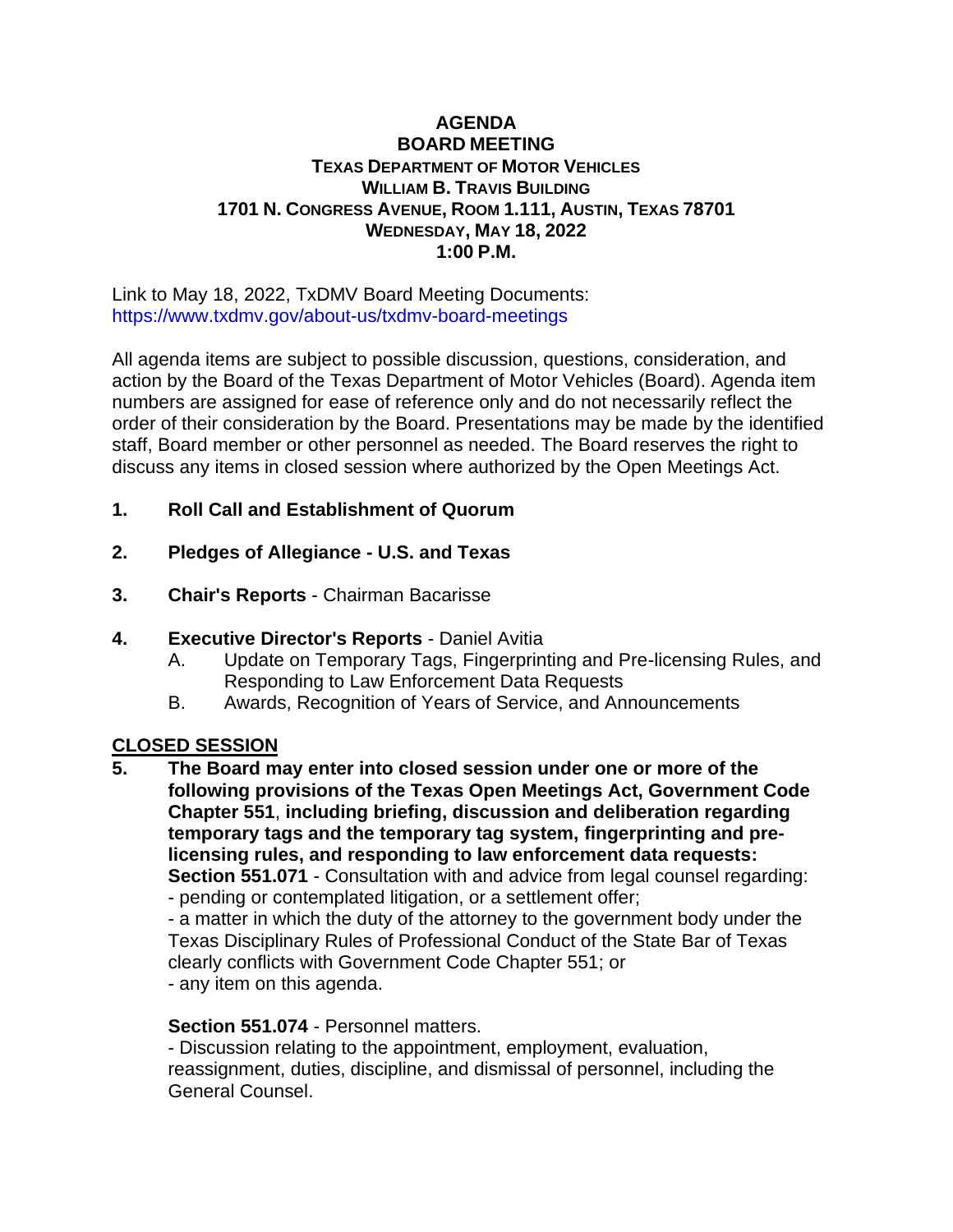- Discussion relating to TxDMV dispute resolution process and recent EEOC complaints and internal Civil Rights Office complaints.

- Search for or Appointment of the Executive Director under Transportation Code Section 1001.0411(a)

- Compensation for the Acting Executive Director and the Executive Director

**Section 551.076** - Deliberation Regarding Security Devices or Security Audits. - the deployment, or specific occasions for implementation, of security personnel or devices; or

- a security audit.

**Section 551.089** - Deliberation Regarding Security Devices or Security Audits. - security assessments or deployments relating to information resources technology;

- network security information as described by Government Code Section 2059.055(b); or

- the deployment, or specific occasions for implementation, of security personnel, critical infrastructure, or security devices.

### **6. Action Items from Closed Session**

- A. Search for or Appointment of the Executive Director under Transportation Code Section 1001.0411(a)
- B. Compensation for the Acting Executive Director and the Executive **Director**

### **7. Public Comment**

### **8. Adjournment**

The Board will allow an open comment period to receive public comment on any agenda item or other matter that is under the jurisdiction of the Board. No action will be taken on matters that are not part of the agenda for the meeting. For subjects that are not otherwise part of the agenda for the meeting, Board members may respond in accordance with Government Code Section 551.042 and consider the feasibility of placing the matter on the agenda for a future meeting.

If you would like to comment on any agenda item (including an open comment under the agenda item for Public Comment), you must complete a speaker's form at the registration table prior to the agenda item being taken up by the Board or send an email to *[GCO\\_General@txdmv.gov](mailto:GCO_General@txdmv.gov)* to register by providing the required information prior to the agenda item being taken up by the Board:

- 1. a completed [Public Comment Registration Form;](https://www.txdmv.gov/sites/default/files/board-meeting/materials/2020.1020%20Public%20Comment%20Registration%20Form.pdf) or
- 2. the following information:
	- a. the agenda item you wish to comment on;